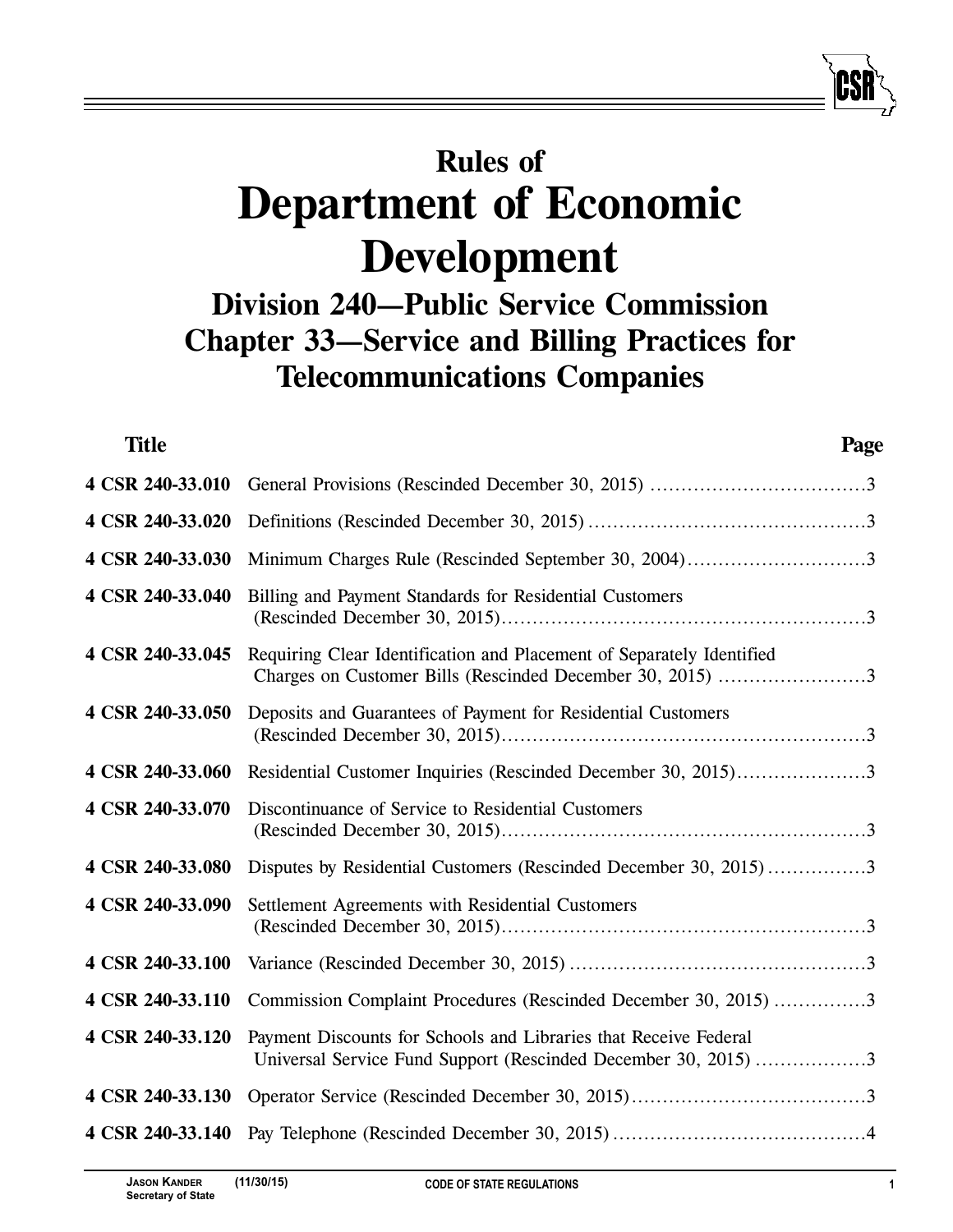**CSR** 

| 4 CSR 240-33.150 Verification of Orders for Changing Telecommunications     |
|-----------------------------------------------------------------------------|
| 4 CSR 240-33.160 Customer Proprietary Network Information                   |
| 4 CSR 240-33.170 Relay Missouri Surcharge Billing and Collections Standards |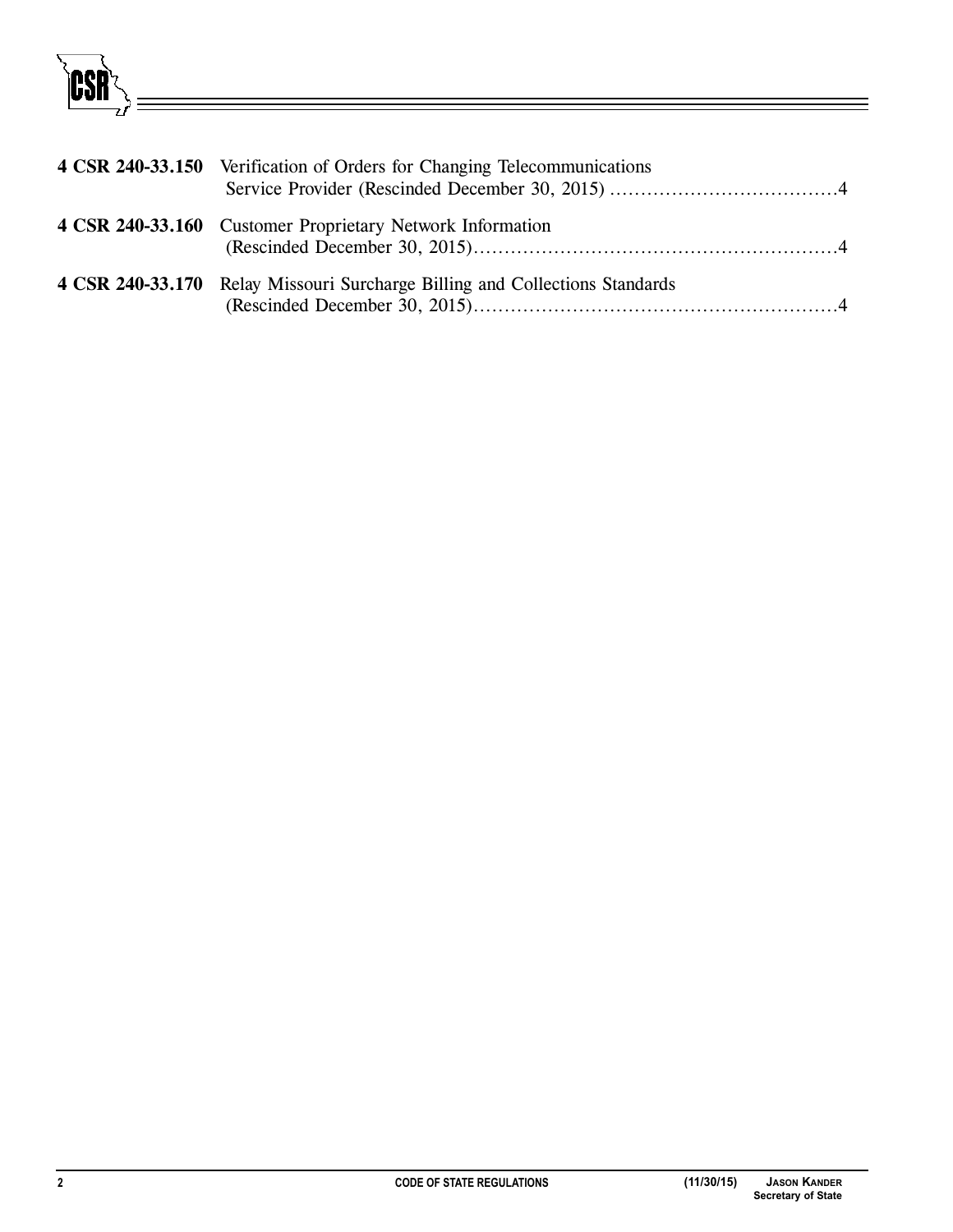

**Title 4—DEPARTMENT OF ECONOMIC DEVELOPMENT Division 240—Public Service Commission Chapter 33—Service and Billing Practices for Telecommunications Companies**

#### **4 CSR 240-33.010 General Provisions** (Rescinded December 30, 2015)

*AUTHORITY: sections 386.040 and 386.250, RSMo 2000 and 392.200, RSMo Supp. 2003. Original rule filed Jan. 14, 1977, effective Oct. 1, 1977. Rescinded and readopted: Filed Aug. 26, 1999, effective April 30, 2000. Amended: Filed Jan. 28, 2004, effective Sept. 30, 2004. Rescinded: Filed April 1, 2015, effective Dec. 30, 2015.*

## **4 CSR 240-33.020 Definitions**

(Rescinded December 30, 2015)

*AUTHORITY: sections 386.040 and 386.250, RSMo 2000 and 392.200, RSMo Supp. 2003. Original rule filed Jan. 14, 1977, effective Oct. 1, 1977. Rescinded and readopted: Filed Aug. 26, 1999, effective April 30, 2000. Amended: Filed Jan. 28, 2004, effective Sept. 30, 2004. Rescinded: Filed April 1, 2015, effective Dec. 30, 2015.*

## **4 CSR 240-33.030 Minimum Charges Rule** (Rescinded September 30, 2004)

*AUTHORITY: sections 386.040, 386.250 and 392.200, RSMo 1986. Original rule filed Jan. 14, 1977, effective Oct. 1, 1977. Rescinded: Filed Jan. 28, 2004, effective Sept. 30, 2004.*

#### **4 CSR 240-33.040 Billing and Payment Standards for Residential Customers** (Rescinded December 30, 2015)

*AUTHORITY: sections 386.040 and 386.250, RSMo 2000 and 392.200, RSMo Supp. 2003. Original rule filed Jan. 14, 1977, effective Oct. 1, 1977. Amended: Filed Dec. 31, 1979, effective Sept. 2, 1980. Rescinded and readopted: Filed Aug. 26, 1999, effective April 30, 2000. Amended: Filed Jan. 28, 2004, effective Sept. 30, 2004. Rescinded: Filed April 1, 2015, effective Dec. 30, 2015.*

**4 CSR 240-33.045 Requiring Clear Identification and Placement of Separately Identified Charges on Customer Bills** (Rescinded December 30, 2015)

*AUTHORITY: sections 386.040, 386.250, 392.220, 392.240, 392.451 and 392.470, RSMo 2000 and 392.200, RSMo Supp. 2004. Original rule filed Feb. 3, 2005, effective Oct. 30, 2005. Rescinded: Filed April 1, 2015, effective Dec. 30, 2015.*

**4 CSR 240-33.050 Deposits and Guarantees of Payment for Residential Customers**

(Rescinded December 30, 2015)

*AUTHORITY: sections 386.040, RSMo 1994 and 386.250 and 392.200, RSMo Supp. 1998. Original rule filed Jan. 14, 1977, effective Oct. 1, 1977. Amended: Filed Dec. 31, 1979, effective Sept. 2, 1980. Rescinded and readopted: Filed Aug. 26, 1999, effective April 30, 2000. Rescinded: Filed April 1, 2015, effective Dec. 30, 2015.*

## **4 CSR 240-33.060 Residential Customer Inquiries**

(Rescinded December 30, 2015)

*AUTHORITY: sections 386.040 and 386.250, RSMo 2000 and 392.200, RSMo Supp. 2003. Original rule filed Jan. 14, 1977, effective Oct. 1, 1977. Rescinded and readopted: Filed Aug. 26, 1999, effective April 30, 2000. Amended: Filed Aug. 16, 2002, effective April 30, 2003. Amended: Filed Jan. 28, 2004, effective Sept. 30, 2004. Rescinded: Filed April 1, 2015, effective Dec. 30, 2015.*

## **4 CSR 240-33.070 Discontinuance of Service to Residential Customers** (Rescinded December 30, 2015)

*AUTHORITY: sections 386.040 and 386.250, RSMo 2000 and 392.200, RSMo Supp. 2003. Original rule filed Jan. 14, 1977, effective Oct. 1, 1977. Amended: Filed July 5, 1983, effective Feb. 11, 1984. Emergency amendment filed Dec. 20, 1983, effective Jan. 1, 1984, expired Feb. 11, 1984. Rescinded and readopted: Filed Aug. 26, 1999, effective April 30, 2000. Amended: Filed Oct. 30, 2002, effective July 30, 2003. Amended: Filed Jan. 28, 2004, effective Sept. 30, 2004. Rescinded: Filed April 1, 2015, effective Dec. 30, 2015.*

## **4 CSR 240-33.080 Disputes by Residential Customers**

(Rescinded December 30, 2015)

*AUTHORITY: sections 386.040 and 386.250, RSMo 2000 and 392.200, RSMo Supp. 2003.*

*Original rule filed Jan. 14, 1977, effective Oct. 1, 1977. Rescinded and readopted: Filed Aug. 26, 1999, effective April 30, 2000. Amended: Filed Jan. 28, 2004, effective Sept. 30, 2004. Rescinded: Filed April 1, 2015, effective Dec. 30, 2015.*

## **4 CSR 240-33.090 Settlement Agreements with Residential Customers**

(Rescinded December 30, 2015)

*AUTHORITY: sections 386.040, RSMo 1994 and 386.250 and 392.200, RSMo Supp. 1998. Original rule filed Jan. 14, 1977, effective Oct. 1, 1977. Rescinded and readopted: Filed Aug. 26, 1999, effective April 30, 2000. Rescinded: Filed April 1, 2015, effective Dec. 30, 2015.*

## **4 CSR 240-33.100 Variance**

(Rescinded December 30, 2015)

*AUTHORITY: sections 386.040, RSMo 1994 and 386.250 and 392.200, RSMo Supp. 1998. Original rule filed Jan. 14, 1977, effective Oct. 1, 1977. Rescinded and readopted: Filed Aug. 26, 1999, effective April 30, 2000. Rescinded: Filed April 1, 2015, effective Dec. 30, 2015.*

## **4 CSR 240-33.110 Commission Complaint Procedures**

(Rescinded December 30, 2015)

*AUTHORITY: sections 386.040 and 386.250, RSMo 2000 and 392.200, RSMo Supp. 2003. Original rule filed Jan. 14, 1977, effective Oct. 1, 1977. Rescinded and readopted: Filed Aug. 26, 1999, effective April 30, 2000. Amended: Filed Feb. 17, 2004, effective Sept. 30, 2004. Rescinded: Filed April 1, 2015, effective Dec. 30, 2015.*

## **4 CSR 240-33.120 Payment Discounts for Schools and Libraries that Receive Federal Universal Service Fund Support** (Rescinded December 30, 2015)

*AUTHORITY: sections 386.040, RSMo 1994, 386.250 and 392.200, RSMo Supp. 1998. Original rule filed Aug. 26, 1999, effective April 30, 2000. Rescinded: Filed April 1, 2015, effective Dec. 30, 2015.*

## **4 CSR 240-33.130 Operator Service** (Rescinded December 30, 2015)